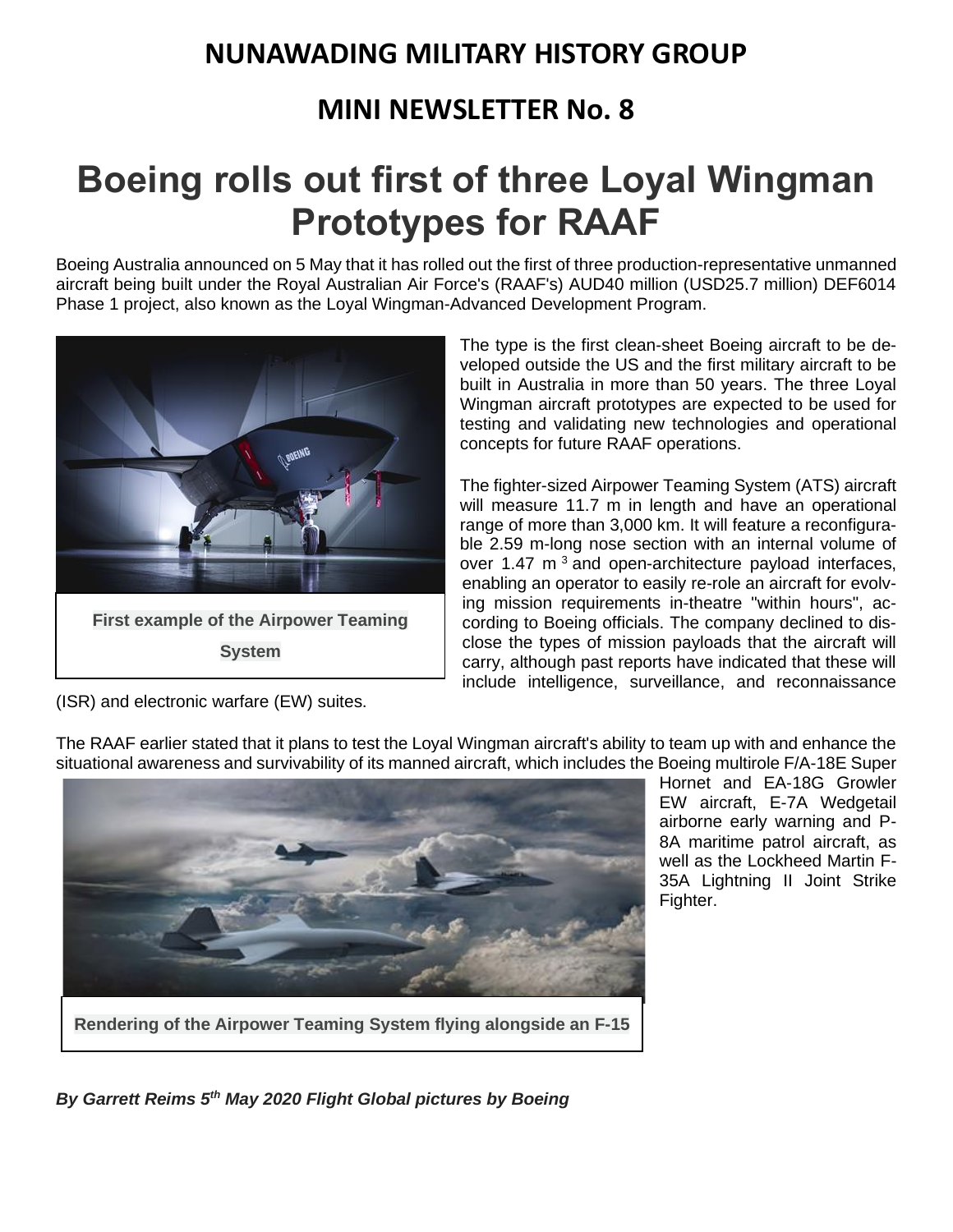# **The 75th Anniversary of WW11 in Europe Was Recently Celebrated but Who Were the Last of The Defeated Germans To Surrender**

Germany finally capitulated on May 8th, 1945, leaving Europe in ruins, but at peace once again. First, Alfred Jodl prepared the ground by signing the German Instrument of Surrender in Reims, France.

Everything halted the next day, when Karl Donitz, Reich president and the successor of Adolf Hitler, signed the surrender in Berlin. But the recoil of the war machine that was unleashed on September 1st, 1939, couldn't be stopped that easily. Even though the war was officially over, some German troops surrendered weeks, and in some cases months, after the capitulation.

Some fought to reach the Allied lines out of fear of the Soviets' fierce revenge, and others were cut off and didn't exactly know what was happening. Some were fanatical to the end, tasting bitter defeat and facing death before dishonor. These are the clashes, skirmishes, and acts of surrender after the ceasefire.

### **Germany Year Zero**

#### **The 1st Day After Surrender**

Thousands of German soldiers were still trapped behind enemy lines when the capitulation occurred. They knew that the Soviets would give



**Soviets in Danzig, March 1945**

them no mercy, as their victory was sacred and the crimes committed in the Motherland needed to be avenged. So they began their struggle to reach the Allied lines, hoping that they will give them a much easier treatment.

The coastal fortifications near the city of Danzig (Gdansk) were still manned by Germans, and they were now fighting not for the war effort of the Third Reich but for sim-

ple survival. It was not until they ran out of ammunition on May 9th that they surrendered to the Red Army.



**13-year-old boy soldier, captured by United States Army in Martinszell-Waltenhofen, 1945. warhistoryonline**

Also, remnants of the German 4th Army which was utterly decimated in the Battle for the Heiligenbeil Pocket struggled against the Soviets

throughout that day. Clashes on May 9th did not occur only in Soviet-occupied territories, but also on several Greek islands where isolated Germans surrendered the day after the war was over. There are reports that some soldiers in Czechoslovakia resisted until May 13th.

#### **The 6th Day After Surrender**

Meanwhile, large groups of the German Army headed from the Balkans to Allied-controlled Austria. They were followed by local collaborationists including Serbian Chetniks and Croatian Ustashe, who were all trying to reach the British and avoid execution by the partisans.

On May 14th, a pitched battle took place in Poljana in today's Slovenia, as the Yugoslav partisans managed to catch up with the column of 30,000 soldiers on their way to Austria. The battle claimed more than 400 lives. The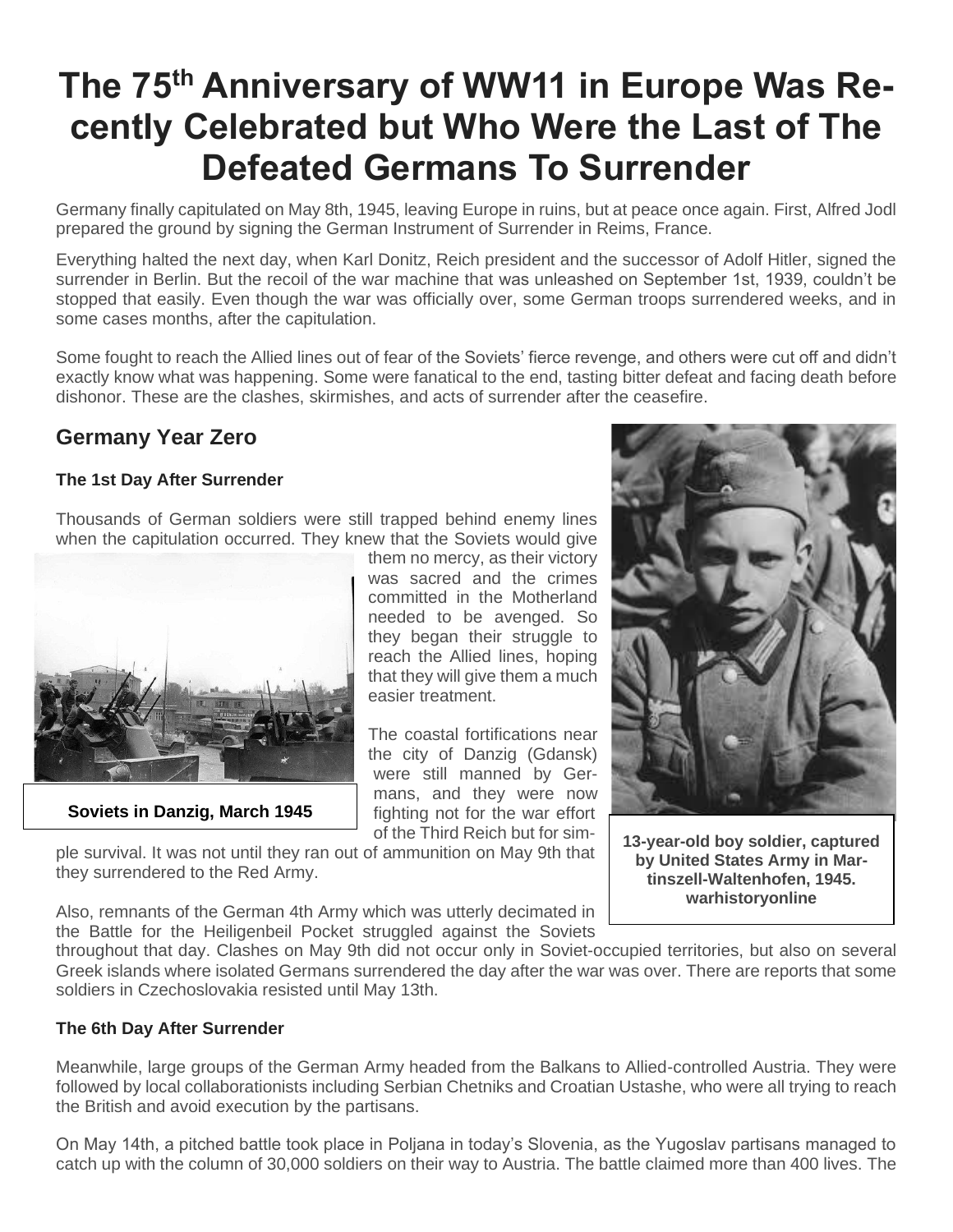British refused to shelter the retreating Axis collaborationists, and they were forced back. Many of them were executed upon their return.



**The retreating soldiers, May 1945.**

May 14th saw also saw the surrender of a German U-boat, U-234, that was headed to Japan on orders of the Fuhrer himself to deliver half a ton of uranium to its Eastern allies. On board, the submarine were two Japanese delegates who were hoping to reach home. It was not until May 10th that the news of surrender reached the submarine's captain, Johann-Heinrich Fehler while they were in the middle of the North Atlantic.

The captain decided to turn his ship towards the US shores,

estimating that the Americans were the best option for surrender, as he feared the British and the Canadians were imposing lengthier detention. Off the coast of Newfoundland, the U-Boat met the USS Sutton, whose captain accepted their surrender.

The Japanese delegates committed suicide before the surrender was agreed, for they refused to admit defeat and suffer the shame of a POW camp. The uranium seized from the submarine was possibly used in further developing the US atomic program.



**U-234 shortly after surrendering to the USS Sutton. (Image source: WikiCommons)**

#### **The 8th Day**

Churchill stated that the British Channel Islands, occupied by the Germans in 1940, be bypassed during the invasion of Europe in 1944. Due to their well-established coastal defense. He illustrated his statement with this quote: "Let 'em starve. No fighting. They can rot at their leisure."

When Germany was defeated, the British took their time before reclaiming the Islands. The Wehrmacht remained in control of the islands until May 16th. They surrendered peacefully afterward.

#### **The 12th Day**

The last bloodshed of the Second World War happened during a mutiny on a Dutch isle of Texel. A battalion of Georgians that had been forced into conscription by the Germans rebelled. The Georgians were initially sent as part of the Atlantic Wall defense force but decided to take up arms against the Germans on April 5th, 1945, in an attempt to free themselves of forced service. The leader of the rebellion was Shalva Loladze who was assisted by the Dutch resistance. During the night, an 800-strong Georgian force slaughtered many of the sleeping German soldiers with bayonets.

**"The war's over, mate. Go home." A bobby on the Channel Island of Alderney confers with one of the island's German occupiers.**

The remaining guards were killed shortly afterward. The island also included several coastal batteries that guarded it against a naval offensive. As soon as the word of mutiny was out, the German batteries started pounding on the suspected rebel positions. More than 2,000 troops were sent to punish the treacherous Georgians, who

were subsequently captured, forced to dig their own graves, remove their German uniforms and executed.

The ones who survived hid among the Dutch population and were hunted down after the ceasefire. The main cause for the mutiny that took place on Texel was an expected Allied invasion, but that did not occur until May 20th. About 565 Georgians, 812 Germans, and 120 Dutch citizens died during the insurrection.